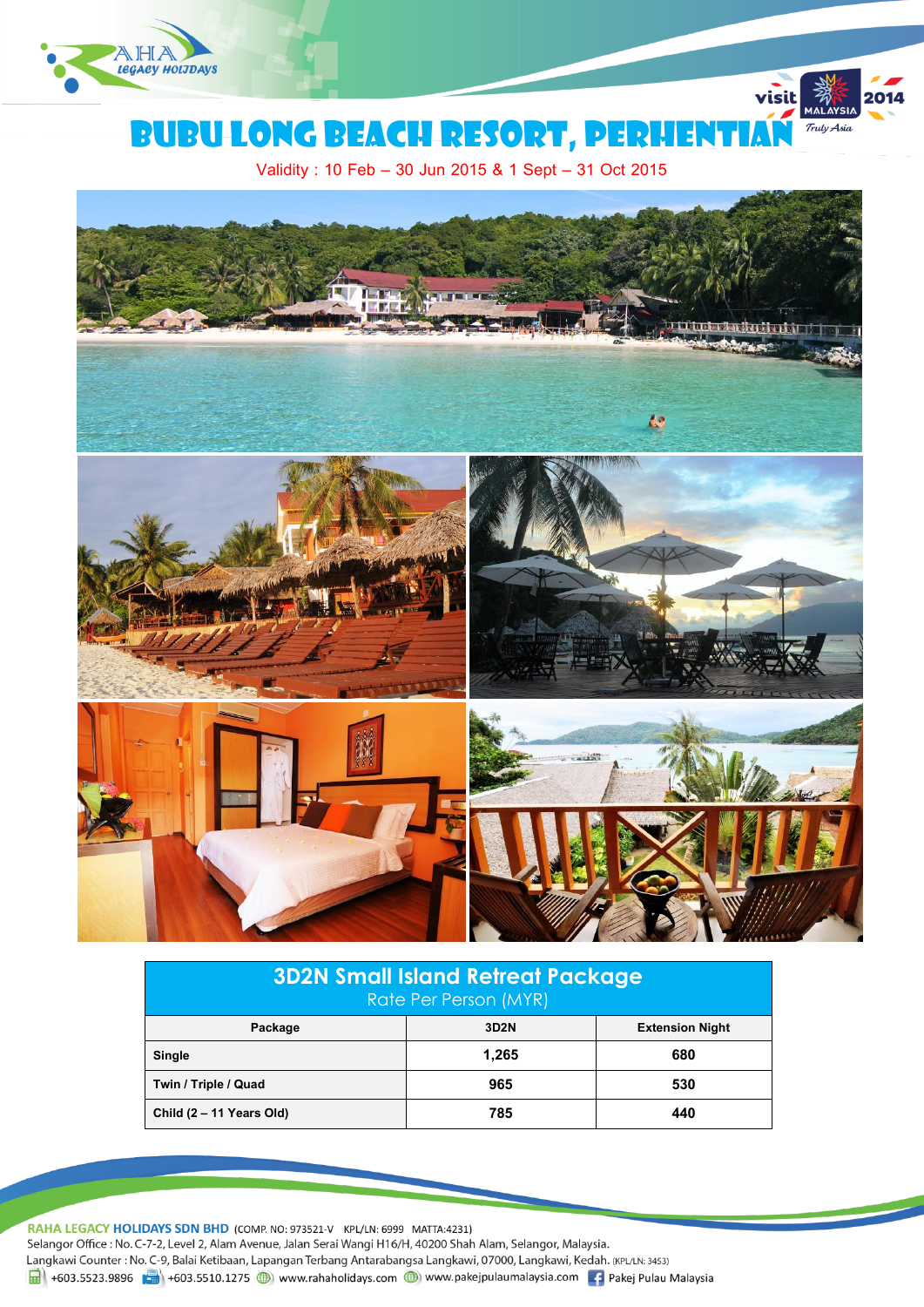

### **3D2N Small Island Retreat Package Includes :**

 Complimentary Return Trip Land Transfer between Kota Bharu Airport and Kuala Besut Jetty (45 mins) OR Kuala Terengganu Airport and Kuala Besut Jetty (90 mins)

Fulv Asia

- Complimentary Return Trip Speed Boat Transfer between Kuala Besut Jetty and the Resort (30 mins)
- Welcome Drink on arrival
- : Two Night's Accommodation
- 2 x Buffet Breakfast, 2 x 2-Course Lunch and 2 x 3-Course Dinner
- Complimentary Snorkeling Excursion (without Equipment)
- Complimentary Hybrid Station Trail

#### **Extension Night Includes :**

- : One Night's Accommodation
- One Buffet Breakfast / Two 2-course Lunch / One 3-course Dinner
- Complimentary Snorkeling Excursion (without equipment)

| <b>4D3N Small Island Seafood Package</b><br>Rate Per Person (MYR) |       |  |
|-------------------------------------------------------------------|-------|--|
| Package                                                           | 4D3N  |  |
| <b>Single</b>                                                     | 1.835 |  |
| Twin / Triple / Quad                                              | 1.385 |  |
| Child (2 - 11 Years Old)                                          | 1.115 |  |

#### **4D3N Small Island Seafood Package Includes :**

- Complimentary Return Trip Land Transfer between Kota Bharu Airport and Kuala Besut Jetty (45 mins) OR Kuala
- Terengganu Airport and Kuala Besut Jetty (90 mins)
- Complimentary Return Trip Speed Boat Transfer between Kuala Besut Jetty and the Resort (30 mins)
- Welcome Drink on arrival
- : Three Night's Accommodation
- Three Buffet Breakfast
- Three 3-Course BBQ Seafood Dinner
- Complimentary Snorkeling Excursion (without Equipment)
- : Complimentary Hybrid Station Trail

RAHA LEGACY HOLIDAYS SDN BHD (COMP. NO: 973521-V KPL/LN: 6999 MATTA:4231) Selangor Office : No. C-7-2, Level 2, Alam Avenue, Jalan Serai Wangi H16/H, 40200 Shah Alam, Selangor, Malaysia. Langkawi Counter: No. C-9, Balai Ketibaan, Lapangan Terbang Antarabangsa Langkawi, 07000, Langkawi, Kedah. (KPL/LN: 3453) 1 +603.5523.9896 + +603.5510.1275 (b) www.rahaholidays.com (b) www.pakejpulaumalaysia.com (f) Pakej Pulau Malaysia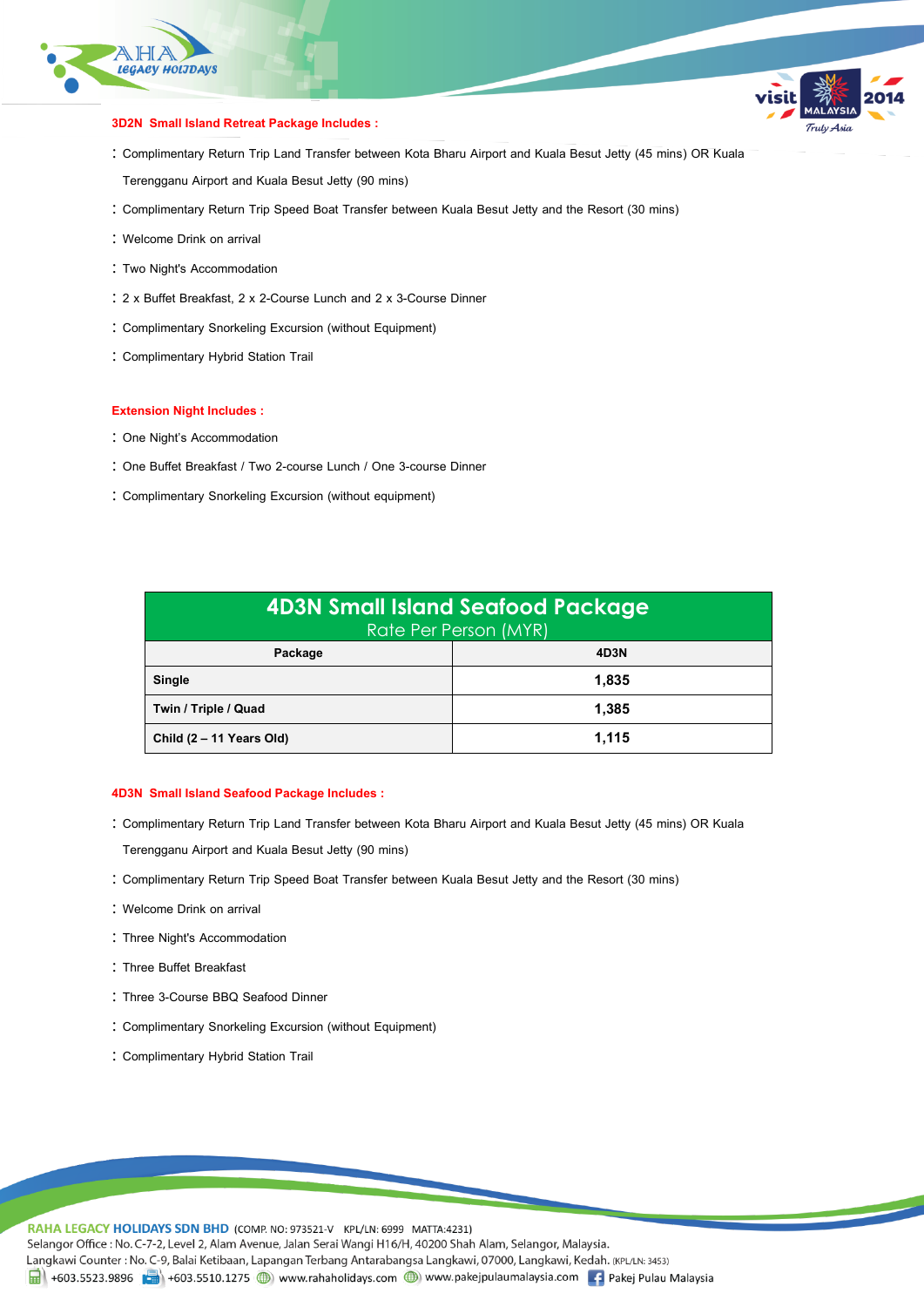

# **Proposed Itinerary:**

# **3D2N Small Island Retreat Itinerary :**

## **Day 1 :**

|                                                           | 09:30am / 11:50am : Land Transfer to Kuala Besut Jetty  |  |
|-----------------------------------------------------------|---------------------------------------------------------|--|
| 11:00am / 01:00pm                                         | : Ferry Transfer to BuBu Long Beach                     |  |
|                                                           | 11:30am / 01:30pm : Arrival at BuBu Long Beach          |  |
| $11:30$ am $-02:00$ pm                                    | : Welcome Drink, Briefing & check-in                    |  |
| $12:30 \text{pm} - 02:30 \text{pm}$                       | : Lunch (2 course)                                      |  |
| $03:00 \text{pm} - 04:00 \text{pm}$                       | : Snorkeling (House Reef)                               |  |
| 04:30pm - 07:00pm : Free & Easy                           |                                                         |  |
| $07:30 \text{pm} - 09:00 \text{pm}$ : Dinner (3 course)   |                                                         |  |
| 09pm onwards                                              | : Post Dinner Activites                                 |  |
| Day $2:$                                                  |                                                         |  |
| 07:30am - 10:30am : Breakfast                             |                                                         |  |
| 10:00am - 01:00pm : Snorkeling                            |                                                         |  |
| $12:30am - 02:30pm$ : Lunch (2 course)                    |                                                         |  |
| 02:30pm - 05:30pm : Optional Activites                    |                                                         |  |
| 05:30pm - 07:00pm : Hybrid Station Trail                  |                                                         |  |
| 07:30pm - 09:00pm : Dinner                                |                                                         |  |
|                                                           | 09:00pm onwards : Post Dinner Activites                 |  |
| Day $3:$                                                  |                                                         |  |
| 07:30am - 10:30am : Breakfast                             |                                                         |  |
| 07:30am - 11:00am : Check-out                             |                                                         |  |
|                                                           | 10:00am / 12:00noon: Ferry Transfer to Kuala Besut      |  |
|                                                           | 10:30am / 12:30pm : Arrival at Kuala Besut              |  |
|                                                           | 11:00am / 01:00pm : Land Transfer ro Kota Bharu / Kuala |  |
|                                                           | Terengganu Airport                                      |  |
| *For 4D3N Itinerary, Hybrid StationTrail change to Day 3. |                                                         |  |

| Day 1 :                                                 |
|---------------------------------------------------------|
| 09:30am / 11:50am : Land Transfer to Kuala Beut Jetty   |
| 11:00am / 01:00pm : Ferry Transfer to BuBu Long Beach   |
| 11:30am / 01:30pm : Arrival at BuBu Long Beach          |
| 11:30am - 02:00pm : Welcome Drink, Briefing & Check-in  |
| 03:00pm - 04:00pm : Snorkeling (House Reef)             |
| 04:30pm - 07:00pm : Free & Easy                         |
| 07:30pm - 09:00pm : BBQ Seafood Dinner (3 Course)       |
| 09:00pm onwards : Post Dinner Activities                |
| Day 2:                                                  |
| 07:30am - 10:30am : Breakfast                           |
| 10:00am - 01:00pm : Snorkeling                          |
| 01:30pm - 07:00pm : Optional Activities                 |
| 07:30pm - 09:00pm : BBQ Seafood Dinner (3 Course)       |
| 09:00pm onwards : Post Dinner Activities                |
| Day $3:$                                                |
| 07:30am – 10:30am : Breakfast                           |
| 10:00am - 05:30pm : Optional Activities                 |
| 05:30pm - 07:00pm : Hybrid Station Trail                |
| 07:30pm - 09:00pm : BBQ Seafood Dinner (3 Course)       |
| 09:00pm onwards : Post Dinner Activities                |
| Day $4:$                                                |
| 07:30am - 10:30am : Breakfast                           |
| 07:30am - 11:00am: Check-out                            |
| 10:00am/12:00noon: Ferry Transfer to Kuala Besut        |
| 10:30am / 12:30pm : Arrival at Kuala Besut              |
| 11:00am / 01:00pm : Land Transfer to Kota Bharu / Kuala |
| Terengganu Airport                                      |
|                                                         |

**4D3N Small Island Seafood Package Itinerary :**

Truly Asia

*\*Management have right to alter/modify the package and the itinerary is subject to change without prior notice.*

### **All Package Excludes: Notes & Surcharge:**

- : Marine Park Conservation Fees (RM5/adult & RM2/child)
- : Mask & Snorkel & Life Jacket RM 30 per person per stay
- All rate not inclusive 6% GST
- : Insurance and Personal Expenses
- : Items not mentioned

- : Surcharge RM150/room/night applicable for Eve, School & Public Holidays
	- May  $1 4$  May
	- 30 31 May 2015
	- Jun 1 13 2015
	- Sep 19 26 2015
- Upgrade to BuBu Villa : RM 300 per villa per night
- Package rate is NOT applicable for July & August 2015

RAHA LEGACY HOLIDAYS SDN BHD (COMP. NO: 973521-V KPL/LN: 6999 MATTA:4231)

Selangor Office : No. C-7-2, Level 2, Alam Avenue, Jalan Serai Wangi H16/H, 40200 Shah Alam, Selangor, Malaysia.

Langkawi Counter: No. C-9, Balai Ketibaan, Lapangan Terbang Antarabangsa Langkawi, 07000, Langkawi, Kedah. (KPL/LN: 3453)

1 +603.5523.9896 + +603.5510.1275 (b) www.rahaholidays.com (b) www.pakejpulaumalaysia.com (f) Pakej Pulau Malaysia